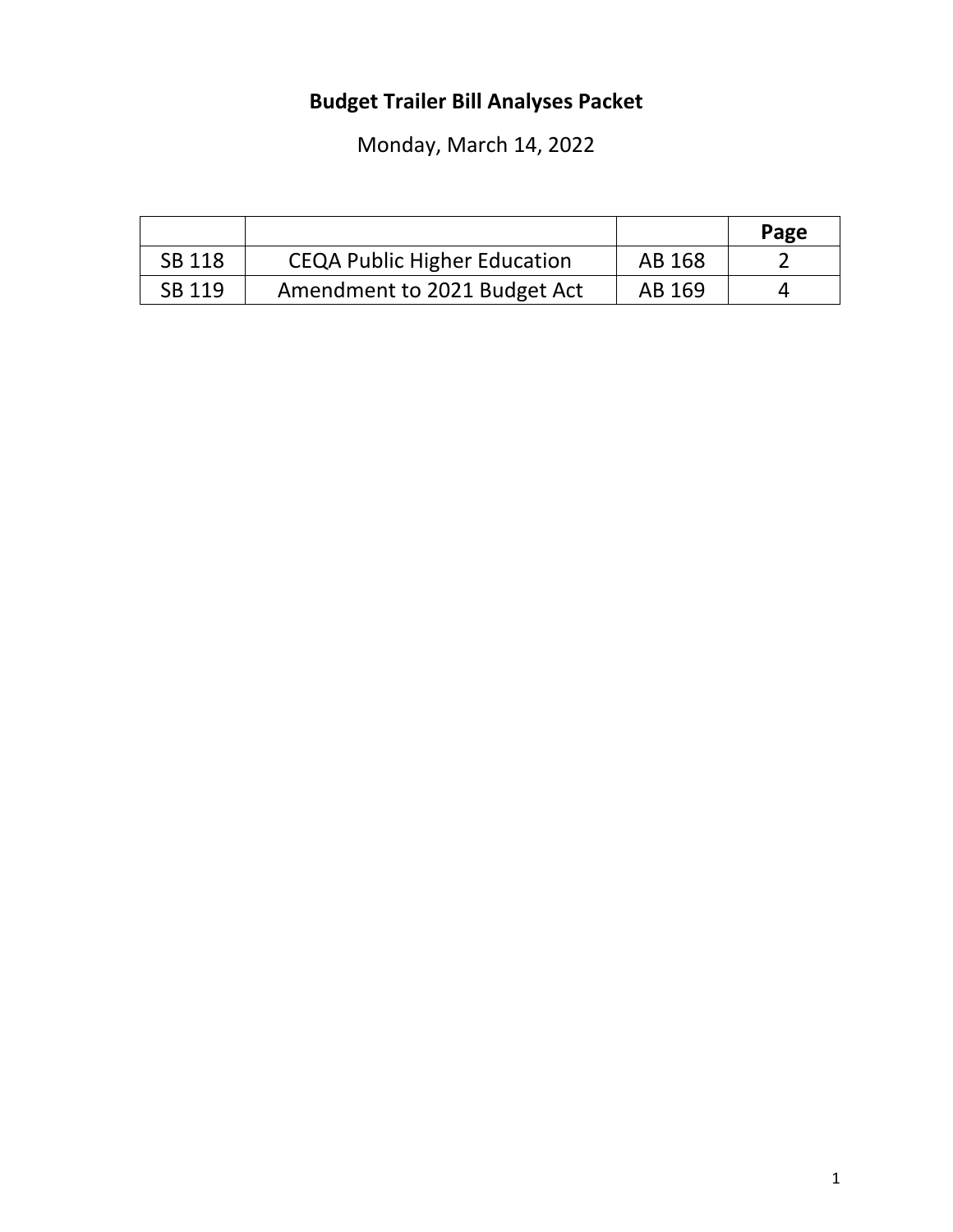## **SUMMARY**

This bill changes the requirement for the long range development plans to include "campus population" instead of just "enrollment," limits the remedies available to the court when it finds deficiencies in environmental review based on enrollment, and provides that enrollment, in it of itself, is not a project.

## **Major Provisions**

## **Existing Law, pursuant to the California Environmental Quality Act (CEQA):**

- 1) Requires a lead agency with the principal responsibility for carrying out or approving a proposed discretionary project to prepare a negative declaration, mitigated negative declaration, or environmental impact report (EIR) for this action, unless the project is exempt from CEQA. (Public Resources Code (PRC) Section 21000 et seq.)
- 2) Sets requirements relating to the preparation, review, comment, approval, and certification of environmental documents, as well as procedures relating to an action or proceeding to attack, review, set aside, void, or annul various actions of a public agency on the grounds of noncompliance with CEQA. (PRC Section 21165 et seq.)
- 3) Makes that the selection of a location for a particular campus of public higher education and the approval of a long-range development plan (LRDP) are subject to CEQA and requires preparation of an EIR. (PRC Section 21080.09)
- 4) Requires the environmental effects relating to changes in enrollment levels to be considered for each campus or medical center of public higher education in the EIR prepared for the LRDP. (PRC Section 21080.09)
- 5) Makes the approval of a project on a particular campus or medical center of public higher education subject to CEQA and authorizes it to be addressed in a tiered environmental analysis based upon an LRDP EIR. (PRC Section 21080.09)
- 6) Defines LRDP as "a physical development and land use plan to meet the academic and institutional objectives for a particular campus or medical center of public higher education. (PRC Section 21080.09)
- 7) Defines "public higher education" as (a) the California Community Colleges, (2) the California State University, and each campus, branch, and function thereof, and (3) each campus, branch, and function of the University of California. (PRC Section 21080.09)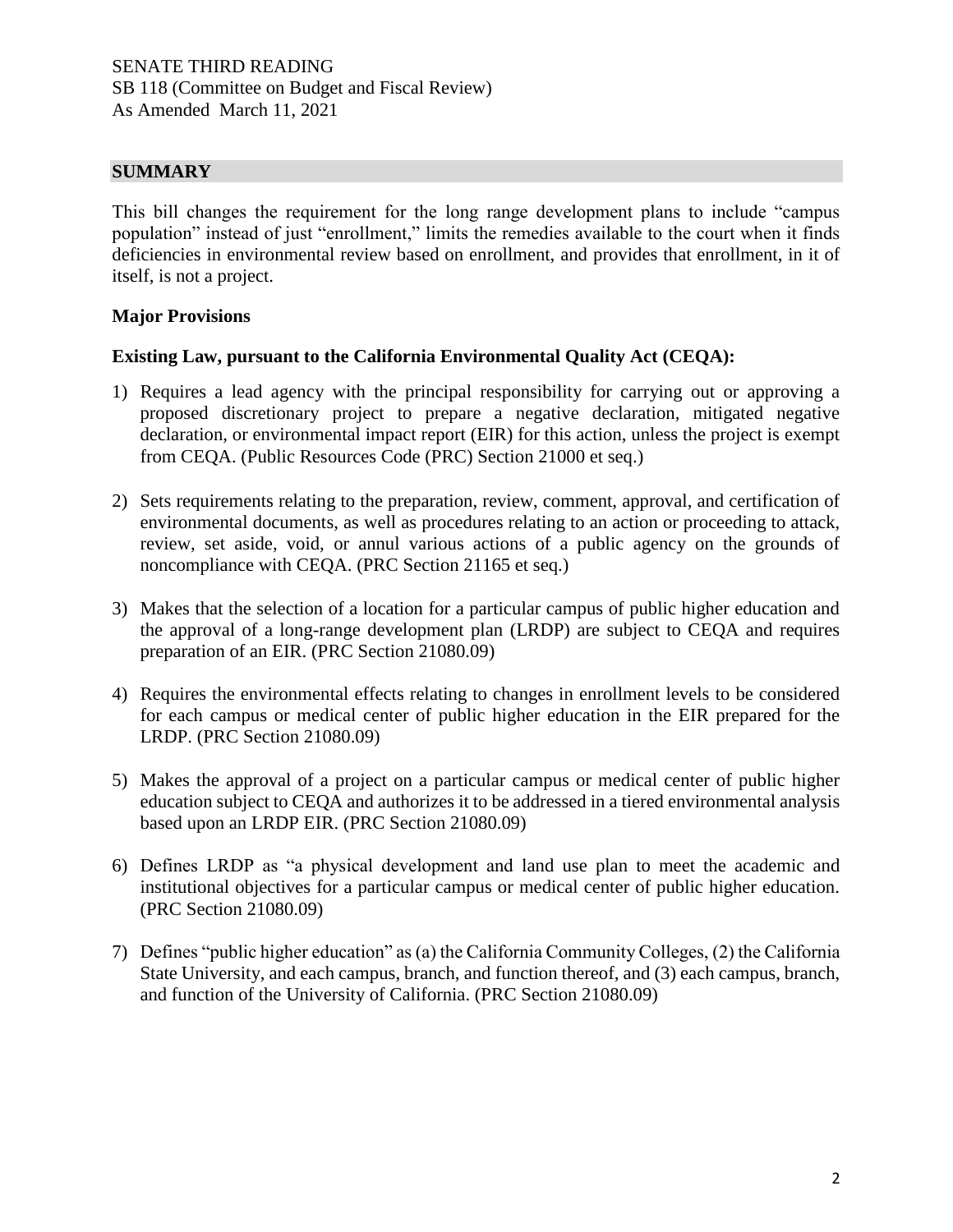## **This bill:**

- 1) Deletes the provision requiring the environmental effects relating to changes in enrollment levels be considered in the EIR prepared for the LRDP.
- 2) Specifies that enrollment or changes in enrollment, by themselves, do not trigger CEQA.
- 3) If the court determines that increases in campus population exceed the projections adopted in the most recent LRDP and analyzed in the supporting EIR, and those increases result in significant environmental impacts, authorizes the court to order the campus or medical center to prepare a new, supplemental, or subsequent EIR.
- 4) If a new, supplemental, or subsequent EIR has not been certified within 18 months of the court's order, authorizes the court to enjoin increases in campus population that exceed the projections adopted in the most recent LRDP and analyzed in the supporting EIR.
- 5) Specifies that any injunction or judgment in effect as of the effective date of this bill suspending or otherwise affecting enrollment is unenforceable.
- 6) Specifies that the provisions of this bill apply retroactively to any decision related to enrollment or changes in enrollment made before the effective date of this bill.

## **COMMENTS**

The bill addresses a recent, unprecedented court decision involving the UC Berkeley campus that could lead to the campus rejecting admission to as many as 3,050 California students applying to the campus for the Fall 2022. The bill provides a narrow change to focus campus environmental review on campus populations, and allows campuses to respond to a court ruling involving exceeded enrollment projections before enrollment cuts are enacted.

## **FISCAL COMMENTS**

This bill appropriates \$50,000 to the Regents of the University of California to implement provisions of CEQA for the 2021-22 fiscal year.

#### **VOTES**

## **SENATE FLOOR: 29-8-2**

**YES:** Allen, Archuleta, Atkins, Becker, Bradford, Caballero, Cortese, Dodd, Durazo, Eggman, Glazer, Gonzalez, Hertzberg, Hueso, Hurtado, Laird, Leyva, McGuire, Min, Newman, Pan, Portantino, Roth, Rubio, Skinner, Stern, Umberg, Wieckowski, Wiener **NO:** Bates, Dahle, Grove, Jones, Melendez, Nielsen, Ochoa Bogh, Wilk **ABS, ABST OR NV:** Borgeas, Limón

## **UPDATED**

VERSION: March 11, 2022

CONSULTANT: Mark Martin / BUDGET / (916) 319-2099 FN: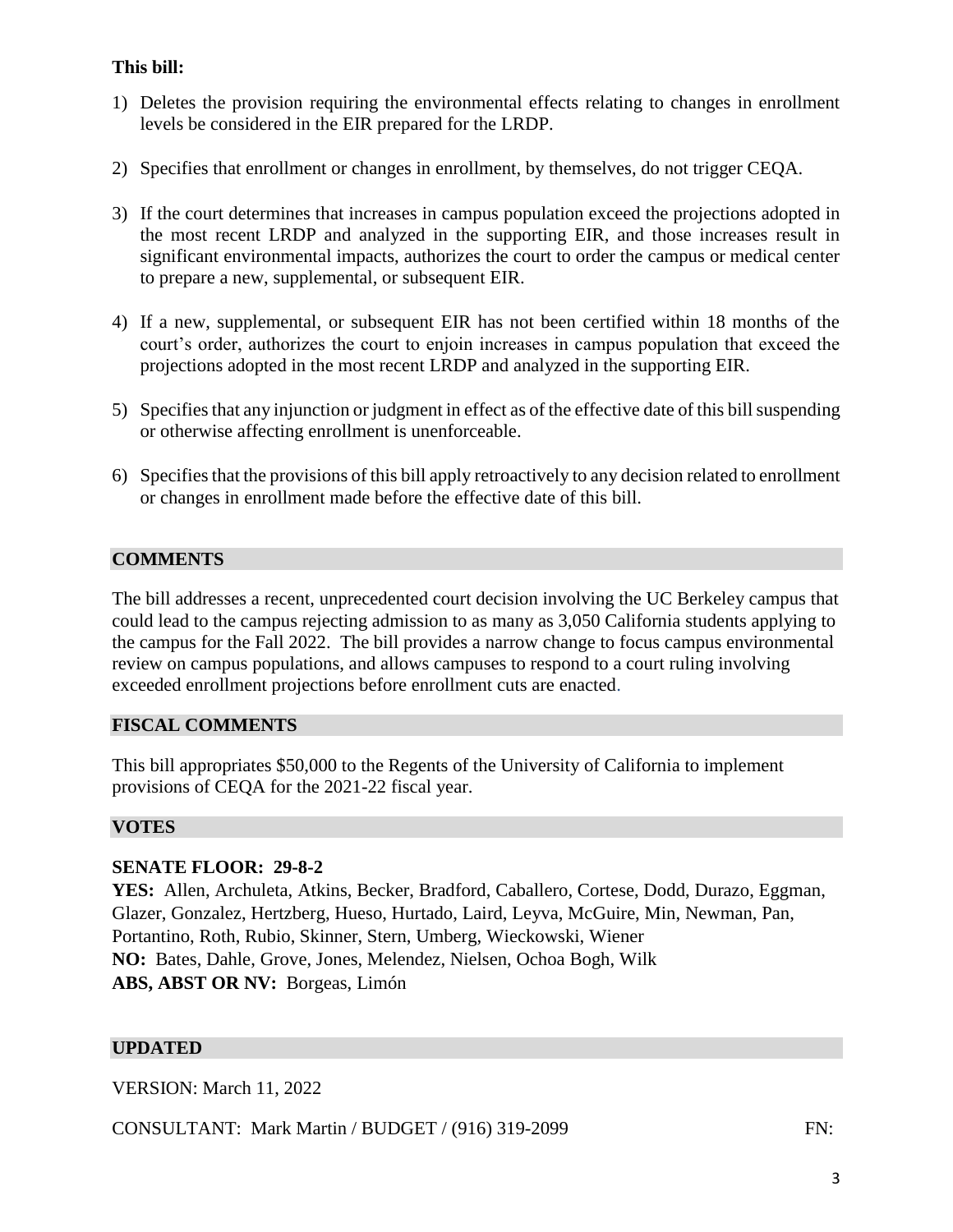## **SUMMARY**

Amends the 2021 Budget Act to make technical changes and corrections.

#### **Major Provisions**

Specifically, this bill:

- 1) Reappropriates unspent local assistance General Fund from 2018 and 2019 at the Secretary of State for the original purpose of those funds;
- 2) Corrects the reference to the Coachella Valley Mountains Conservancy that was mislabeled in the budget act;
- 3) Allow funding provided to the Commission on Peace Officer Standards and Training for standards and training to be transferrable between these two uses for purposes of implementing SB 2 (Bradford, Chapter 409 Statutes of 2021), subject to Joint Legislative Budget Committee notification;
- 4) Clarifies that funding provided for legislative priorities can be used as an advance lump sum and can be used for costs incurred prior to the enactment of the bill; and
- 5) Specifies that \$300,000 provide in the budget act to the California Victim Compensation Board for a contract with the Alliance for a Better Community will be used for outreach to survivors of forced or involuntary sterilization at previously named Los Angeles County Hospital currently named Los Angeles + USC Medical Center in Los Angeles, California.

#### **COMMENTS**

This bill makes small technical changes and corrections to the Budget Act that stay within the original intent of the bill, as amended.

This bill will be the sixth time the budget, AB 128 (Ting), Chapter 21 Statutes of 2021, will have been amended by the Legislature: On June 28, 2021, the Legislature passed SB 129 (Skinner), Chapter 69, Statutes of 2021, which made amendments based off of AB 128 and represented the budget agreement between the Legislature and the Administration; On July 8, 2021, the Legislature passed AB 161 (Ting), Chapter 43, Statutes of 2021; On July 14, 2021, the Legislature passed AB 164 (Ting), Chapter 84, Statutes of 2021; which is a Budget Bill Junior that made changes to the Budget Act. On September 9, 2021; the Legislature passed SB 170 (Skinner), Chapter 240, Statutes of 2021.On February 7, 2022, the Legislature passed SB 115 (Skinner), Chapter 2, Statutes of 2022.